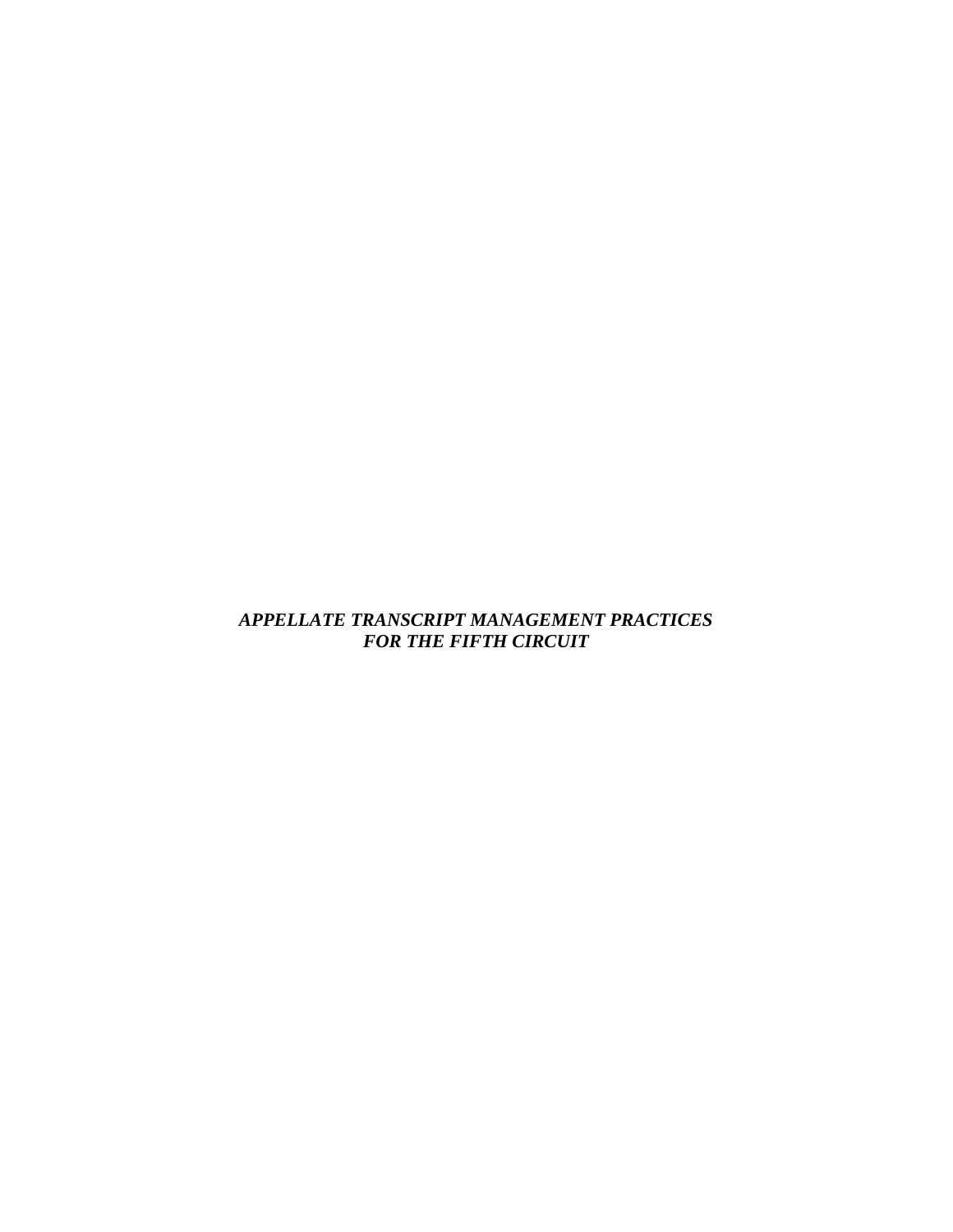### **INDEX**

| I.    |                             |  |
|-------|-----------------------------|--|
| Π.    |                             |  |
| Ш.    |                             |  |
| IV.   |                             |  |
| V.    |                             |  |
| VI.   |                             |  |
| VII.  |                             |  |
| VIII. |                             |  |
| IX.   |                             |  |
| X.    |                             |  |
| XI.   |                             |  |
| XII.  |                             |  |
| XIII. |                             |  |
| XIV.  |                             |  |
|       | (Sample Letters)            |  |
| XV.   |                             |  |
|       | (Sample Extension Requests) |  |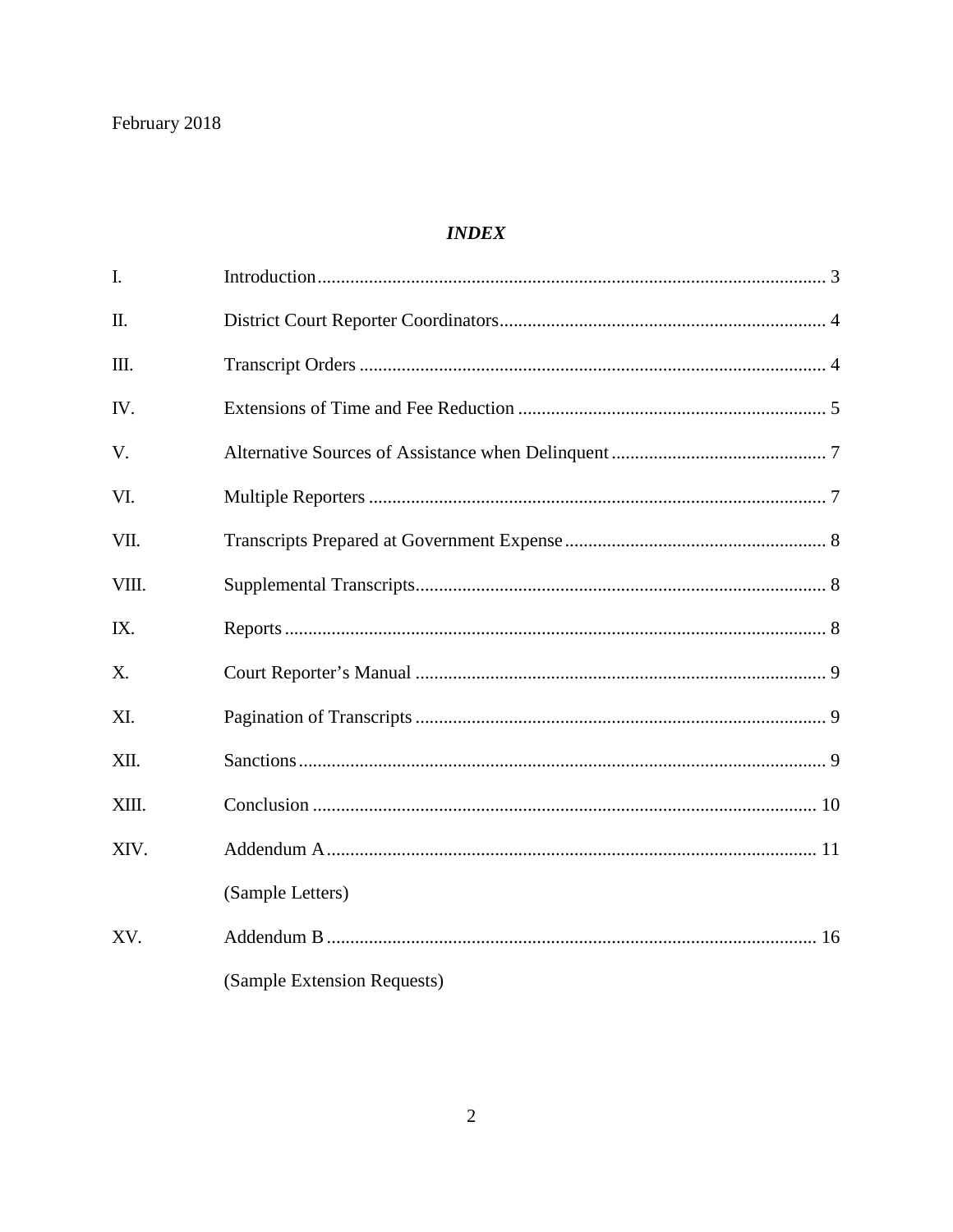#### **Introduction**

When parties file a notice of appeal under Federal Rule of Appellate Procedure 3 (FED. R. APP. P. 3), this court, the district court, the court reporter, and the appellant all assume different responsibilities. All must work together to meet the time lines established in FED. R. APP. P. 10 and 5<sup>th</sup> Cir. R. 10 to get the case ready for appellate review. The appellant must prepare the notice of appeal, pay the required filing fees, order all necessary transcripts, and make satisfactoryfinancial arrangements, see F<sub>ED</sub>. R. A<sub>PP</sub>. P. 3, 4, and 10. The district court clerk must file the notice of appeal, collect fees, serve the notice and transmit the notice of appeal, see FED. R. APP. P. 4. When the district court files the notice of appeal, our processing times begin to run, and **THIS COURT**, not the district court, is responsible for managing the case to its ultimate appellate disposition. This includes directing the timely preparation of transcripts. There are specific responsibilities and time lines under FED. R. APP. P. 11(b) and our local rules that must be met. From our perspective, the Court Reporter has the most important part of the initial processing of the case - producing necessary transcripts. Without them, the courtcannot decide the case. A major delayin the appellate processis the time it takes to prepare the transcripts.

We recognize you must respond to the district court judges' needs. However, to establish the proper priorities, each district court adopted a **Court Reporter Management Plan** that the **Judicial Council of the Fifth Circuit** approved. To the extent these plans govern the appellate transcript preparation responsibilities, they are incorporated and made part of thesepractices.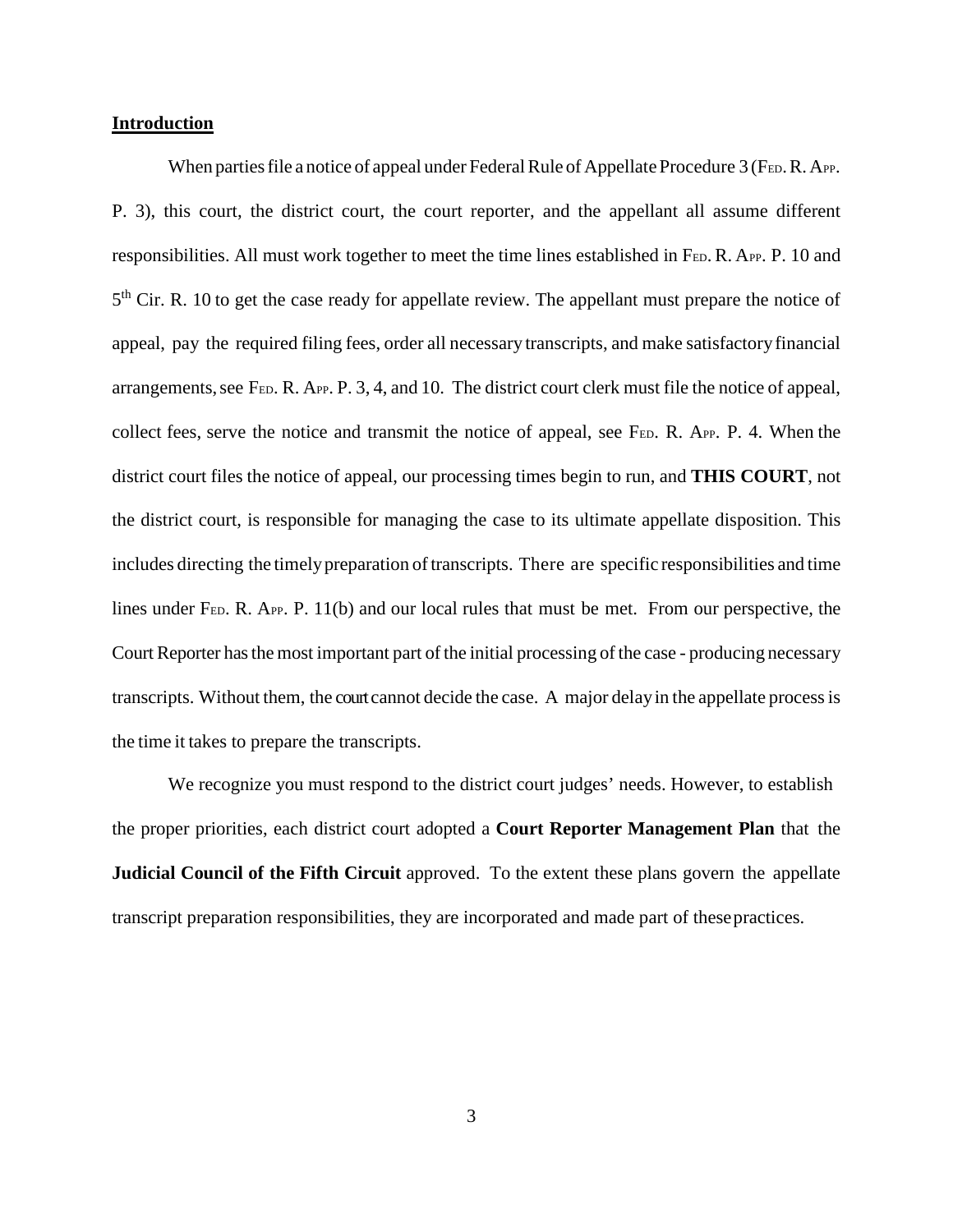#### **District Court Reporter Coordinators**

Each district court has a court reporter coordinator or a management official, who is responsible for:

- a) monitoring preparation and filing of transcripts, supervision and compliance with the district's plan, and Judicial Conference policies,
- b) bringing violations of this plan to our attention, when they cannot be resolved locally, and
- c) ensuring communications are forwarded to and received by the appropriate parties.

#### **Transcript Orders**

Generally, we do not calculate the transcript due and discount dates until you notify us you have received the order form and have obtained satisfactory financial arrangements. You are responsible for completing the forms timely and filing in our Court. The Fifth Circuit transcript order form contains certification that financial arrangements have been made. Unless you notify us to the contrary, we assume you received the order form on the same date it was filed in our Court. **WE WILL CALCULATE THE TRANSCRIPT DUE DEADLINE AND DISCOUNT DATES BASED ON THE DATE FINANCIAL ARRANGEMENT WERE MADE.**

District court clerks have a supply of the transcript order forms. We have asked them to give a copyofthe form to the appellants when they file the notice of appeal. The appellant must complete and deliver the form to you and must list the portions of the proceedings with specificity, including court dates, he or she wishes transcribed. If a transcript order form is incomplete or inaccurate, you must give the ordering party written notice of the deficiency and provide us a copy of the notice. If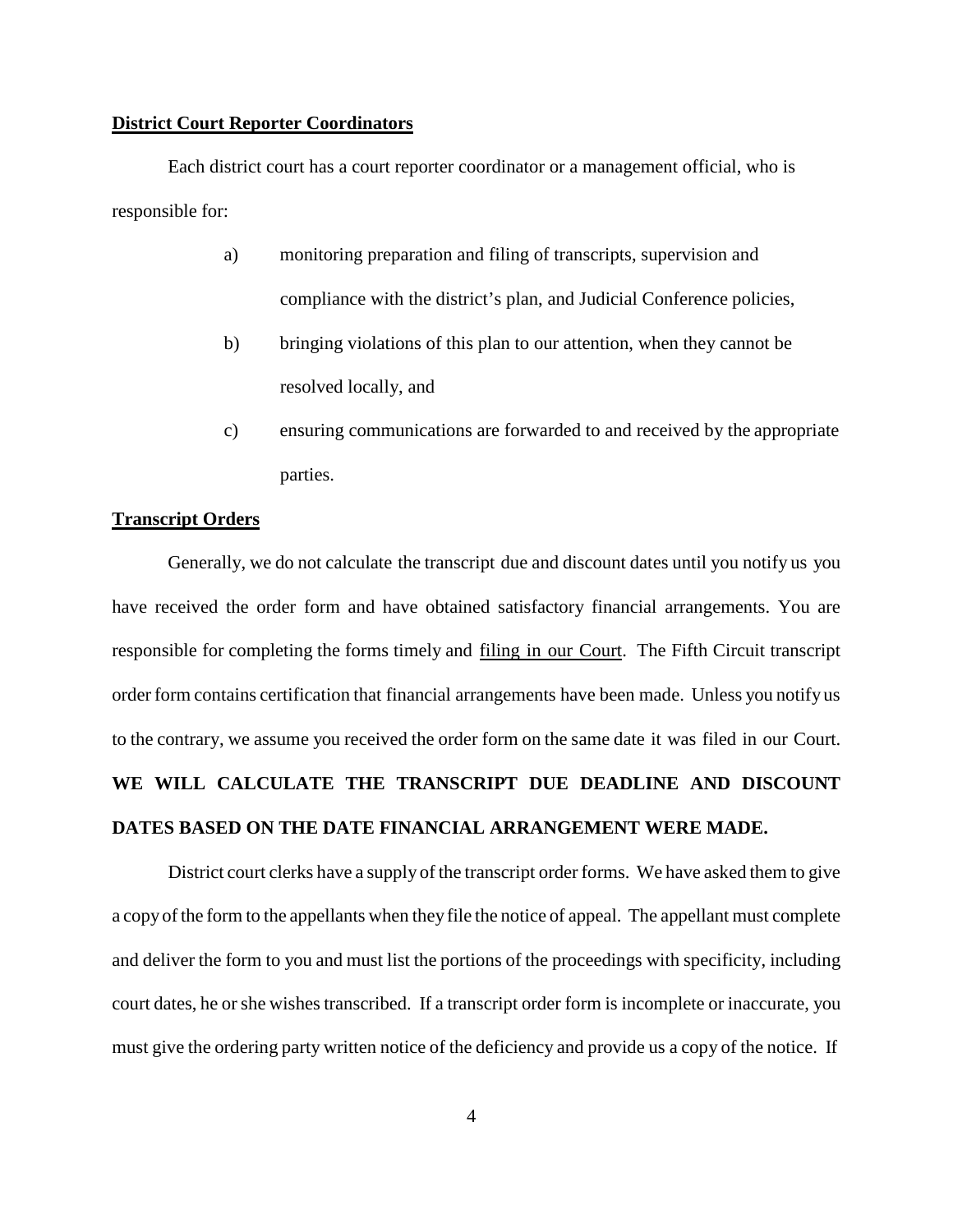the ordering party fails to pay the transcript fees, you must notify us in writing, as soon possible. Please include copies of any correspondence you sent requesting payment. We will help enforce your legitimate requests for payment, **but you do not have the authority to delay the appellate process by NOT delivering the transcript**.

If you do not file transcripts timely, the district court clerk must audit your vouchers for compliance with these rules, and make appropriate notation when imposing the Judicial Council's 30/60 day discount provisions. You are to file transcripts within 30 days from the date financial arrangements are made to avoid a discount. If you file the transcript after the 30 day discount date, a 10% discount applies, and if you file the transcript after the 60 day, discount date, a 20% discount applies. Sample notification letters are included in Addendum A.

Occasionally, counsel may ask you to suspend production of an appellate transcript. You may do so only by written Court order. The party ordering the transcript is responsible for requesting and receiving this court's permission to suspend transcript preparation.

#### **Extensions of Time and Fee Reduction**

Any request to extend time to file the transcript does not waive the mandatory fee reduction. To obtain a fee reduction waiver, you must separately request and justify the need for it. **We must receive your requestsfor extensions and waiversin the clerk's office 7 calendardays before the 30 day discount date expires, or we will automatically deny your request.**

The Judicial Conference of the United States recommended 30 and 60 days as discount times for the untimely delivery of transcripts. The Judicial Council of the Fifth Circuit fully adoptsthis recommendation. Each district court plan is to include these times in the implementation of the discount. This court may waive the mandatory fee reduction in specific cases, for good cause shown.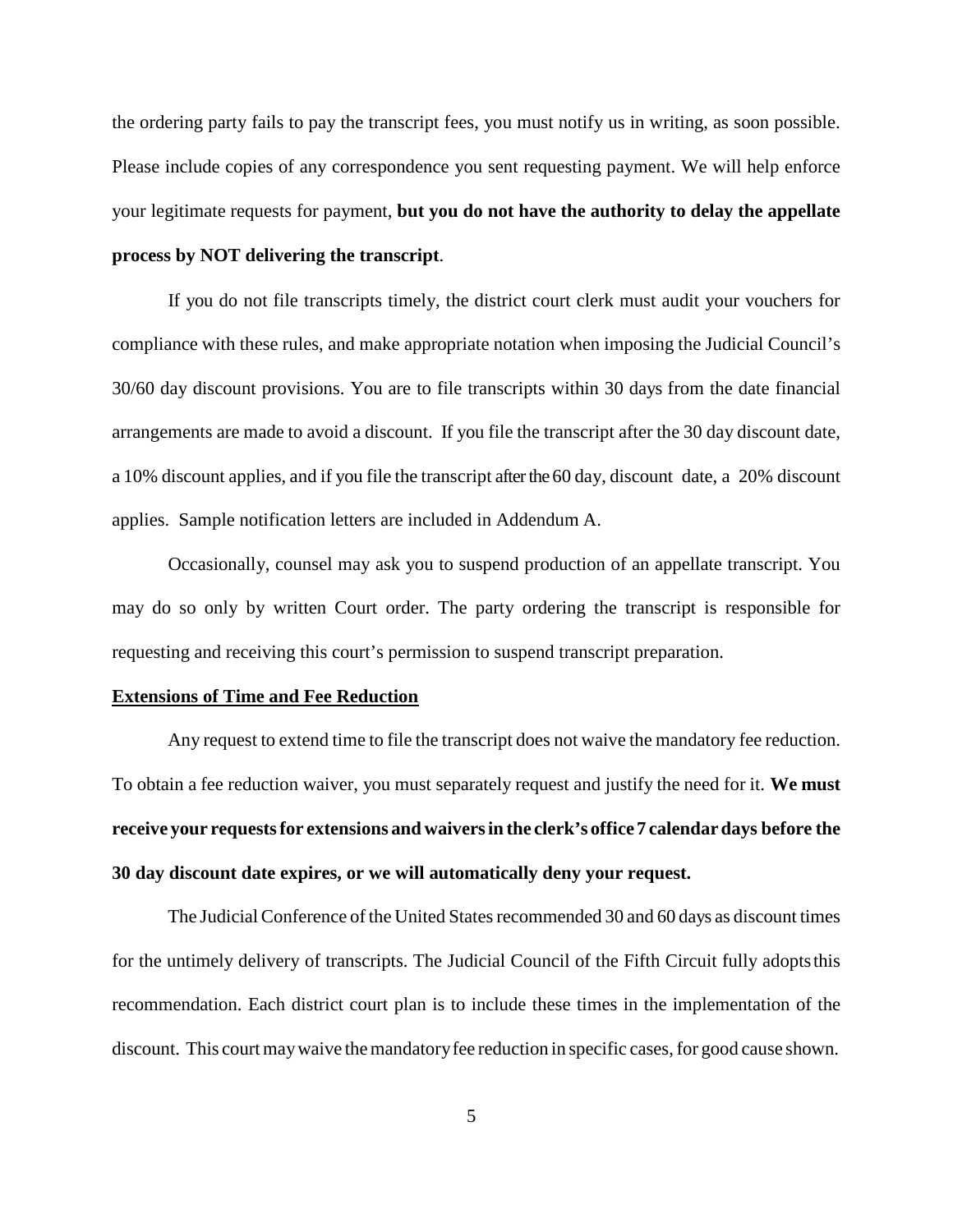Some circumstances that may result in granting an extension of filing time for the transcript, or for fee reduction waiver are:

#### a) Illness or Incapacity of the Reporter

If you request an extension or fee reduction waiver due to illness or other incapacity, you must provide a letter from the district court reporter coordinator verifying the nature and expected duration of the illness or other incapacity. You must attach this certification to your request. We will keep the information confidential. The request must include the date by which the transcript will be completed.

#### b) Planned Vacation

You must submit a vacation schedule approved by the trial judge or the court reporter coordinator, as appropriate. The request must include the date by which the transcript will be completed.

#### c) Lengthy or Complex Litigation and/orExcessive Pages

When a transcript will require additional time, you must provide a certification from the district court judge stating the reasons why you need more time. When we receive multiple orders for several cases, you may request an extension in all cases, but must provide copies of the orders and the estimated length of the transcripts involved. The request must include the date by which each transcript will be completed.

Forms for requesting an extension of time and/or waivers are in Addendum B.

By Judicial Conference policy, we grant filing extensions and fee reduction waivers

"**SPARINGLY,**" seeVol.VI,Guide to JudiciaryPolicies and Procedures,Chap. XX. **Accordingly,**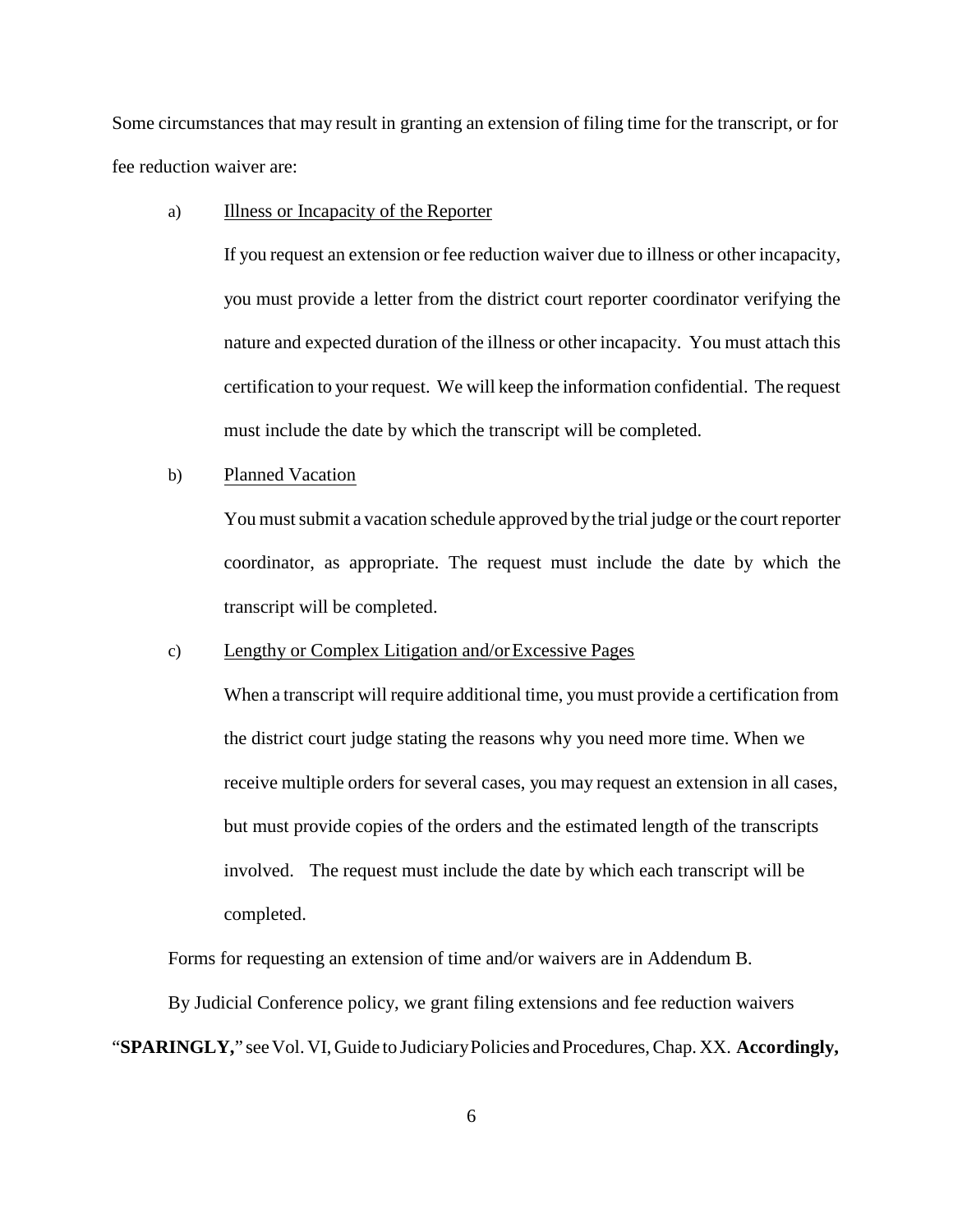**we generally will not grant extensions of time merely because of a backlog of transcripts. The busyness of a reporter alone is not groundsfor an extension of time beyond the 30 day discount period.** The district court reporter management plans are designed to take care of problems resulting from judges' schedules, extended trials, short term illnesses, etc. You are responsible for making other arrangements to avoid extensions, particularly when backlogs develop. Pursuant to 28 U.S.C. §753(f), transcript production is compensated bytranscript fees. Assuch, we expect you to hire note readers, scopists, or substitutes, when you cannot complete transcripts within the required times.

#### **Alternative Sources of Assistance When Delinquent**

We expect you and your designated coordinator/manager will avail yourselves of schedule modification, internal relief reporters, or hire substitutes, when you are unable to complete transcripts on time. If you cannot file a transcript before the 60th dayafter parties make financial arrangements, you and your designated coordinator/manager should implement an alternative method of assuring courtroom coverage and immediate transcript completion. You are responsible for transcript production by whatever method selected.

#### **Multiple Reporters**

Where there are several reporters responsible for multiple transcript orders, **EITHER THE DISTRICT COURT REPORTER COORDINATOR, DESIGNATED MANAGEMENT OFFICIAL, OR ONE COURT REPORTER MUST TAKE THE "LEAD."** When partiesare paying for a transcript under the Criminal Justice Act(CJA), the responsible "lead" must help obtain the district judge's signature on the completed CJA form. If a transcript order form is incomplete or inaccurate, the "lead" must contact the ordering party, document the deficiency, and provide us a copy of all communications.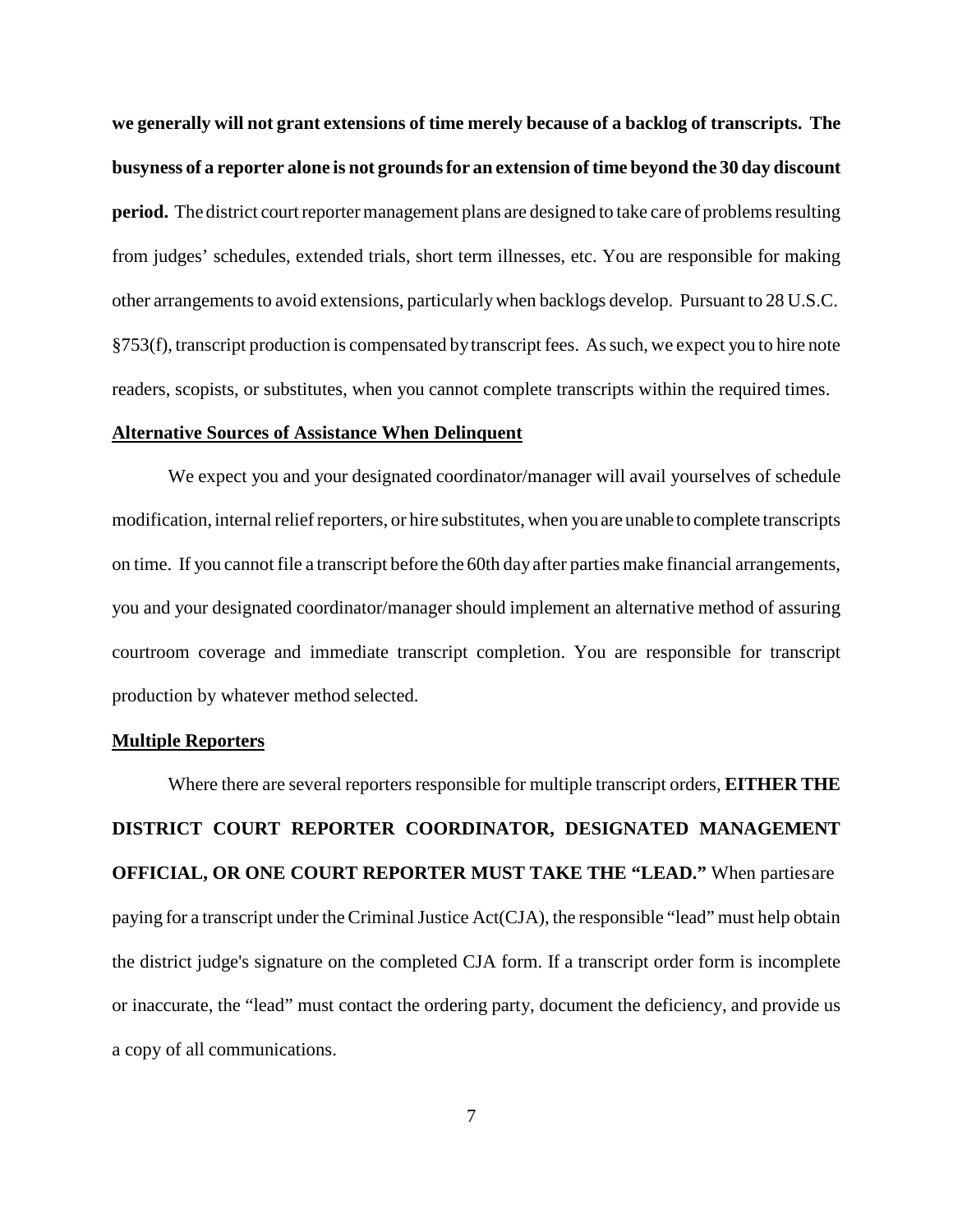#### **Transcripts Prepared at Government Expense**

Litigants granted leave to proceed on appeal *in forma pauperis*(IFP) under 28 U.S.C. §1915 or FED. R. APP. P. 24 often assume that IFP status entitles them to have a transcript prepared at government expense. This is not so. Court rules excuse litigants proceeding IFP fromprepayment of fees and court costs, but do not entitle them to free transcripts unless a district or appellate judge specifically orders a transcript under 28 U.S.C. §753(f), and certifies the appeal is not frivolous. Where a court order directs a transcript prepared at the expense of the United States, you do not need to wait for Administrative Office approval before preparing the transcript. The 30 day period to prepare the transcript begins to run from the date you receive the court's order authorizing a transcript.

In CJA cases, a party automatically is entitled to a transcript at government expense under 28 U.S.C. §753(f). Thus, you should start preparing the transcript when you receive a purchase order.

#### **Supplemental Transcripts**

You should expedite work on supplemental transcripts orders because theyusuallycome after you have filed the original transcript, and frequently after we have set a briefing schedule. Until you complete the supplemental transcripts, the appeal is delayed.

#### **Reports**

We generate reports from statistical information obtained from purchase orders and court reporter acknowledgments. Before we issue the report, we furnish our staff a copy for verification. On occasion, we will call you or the district court designee to see if you have filed the transcripts before we generate the report. We check because we may show transcripts as overdue when you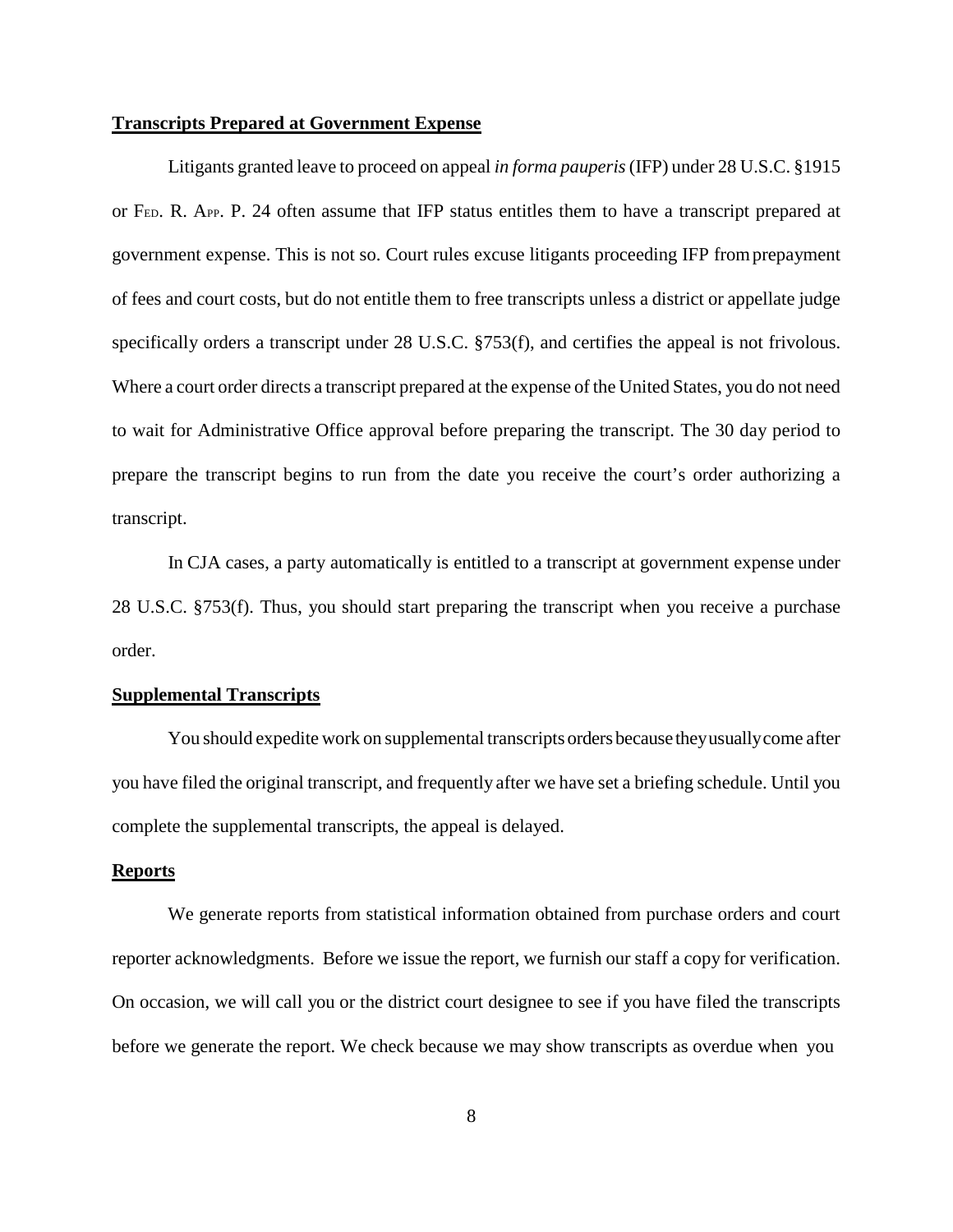have actually filed them. If you wish to have a case removed from the list because you have filed the transcript, you should call us and report the filing before the end of the month. To keep everyone in the district informed of overdue transcripts, we distribute the reports to each district judge, all district clerks and divisional offices, and all court reporters. We ask you to notify us of any discrepancies in the information.

#### **Court Reporter's Manual**

The Court Reporters' Manual, Volume VI of the Guide to JudiciaryPolicies and Procedures, is incorporated into these practices. We expect you to know and abide by the rules, regulations and policies contained in it.

#### **Pagination of Transcripts**

The court prefers you to paginate a transcript in a single series of consecutive numbers for each proceeding, despite the numberof daysinvolved. However, we also recognize that occasionally multiple reporters may transcribe different days or portions of a case. When this occurs, each reporter must prepare his or her transcript in a consecutively numbered volume $(s)$ . However, when multiple reporters prepare a transcript, it DOES NOT need to be consecutively paginated.

#### **Sanctions**

The Chief Judge of the Fifth Circuit has designated a judge of the court to assist the clerk when difficulties arise with court reporters for their failure to: (1) timely acknowledge purchase orders; (2) monitor their outstanding workload; or (3) timely file transcripts. If we cannot resolve the problem with you, your court reporter coordinator or designated management official will refer the matter to the judge for appropriate action. **THIS MAY INCLUDE PERSONAL CONTACT WITH THE DISTRICT JUDGE, A SHOW CAUSE ORDER TO YOU, OR YOUR**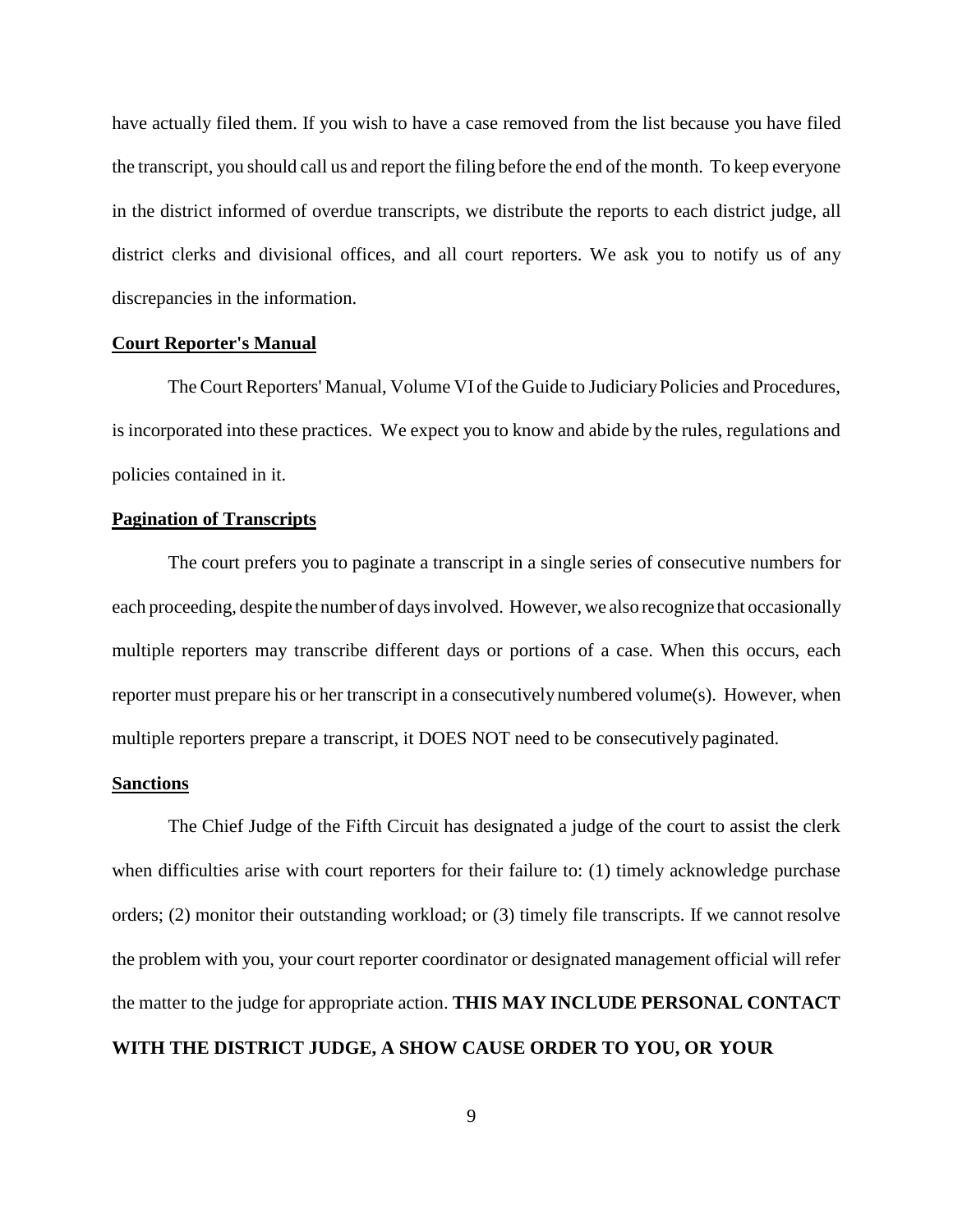# **INVOLUNTARY REMOVAL FROM COURTROOM DUTIES UNTIL YOU FILE OVERDUE TRANSCRIPTS.**

### **Conclusion**

The judges of this court and the clerk's office are committed to working with you to eliminate all obstacles to the timely production of transcripts. We encourage district judges, courtreporters, and district court clerk staff to make suggestions, ask questions, and identify problems encountered in the transcript process so they can be corrected and procedures adopted to avoid future problems.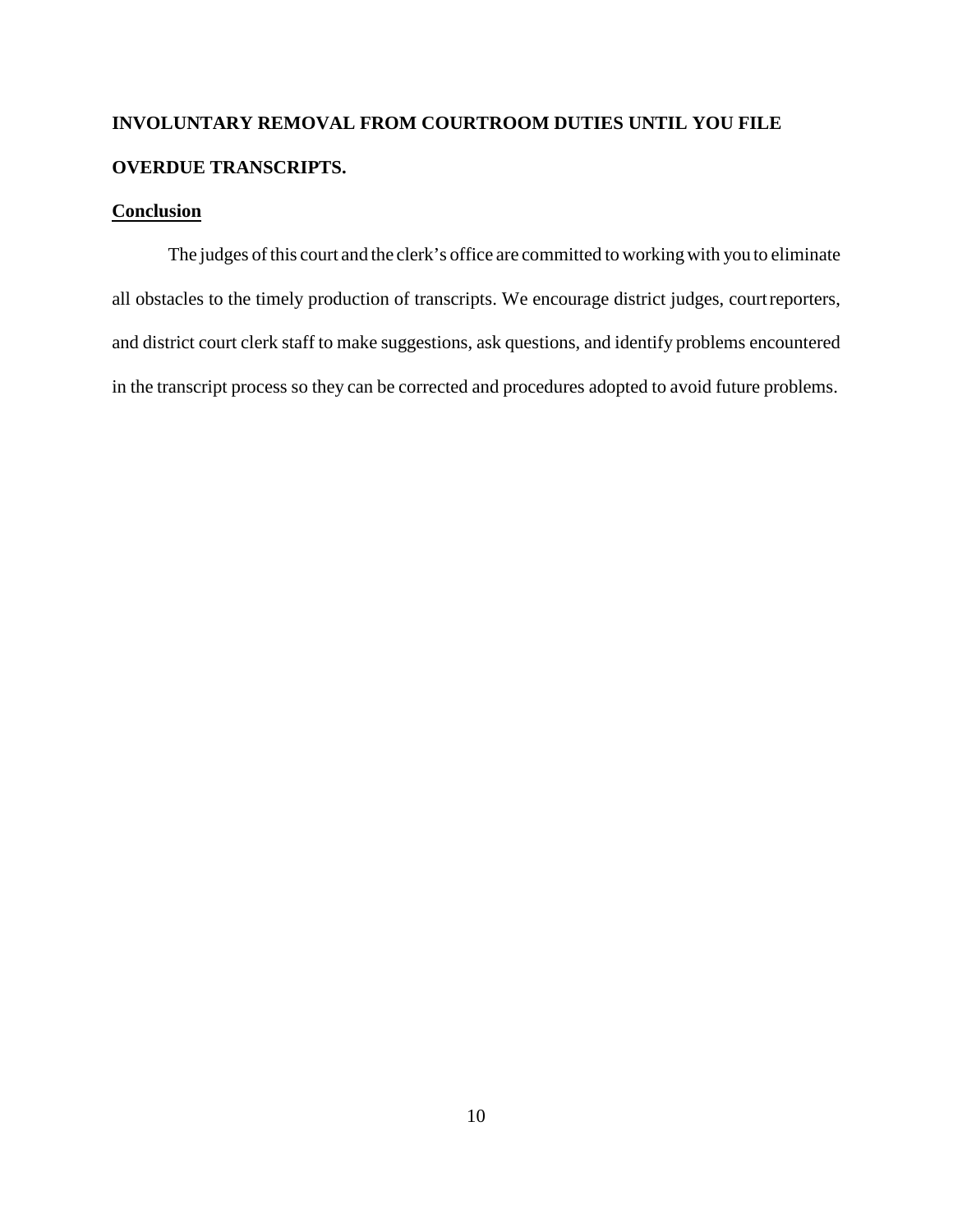### ADDENDUM A

(Sample letters)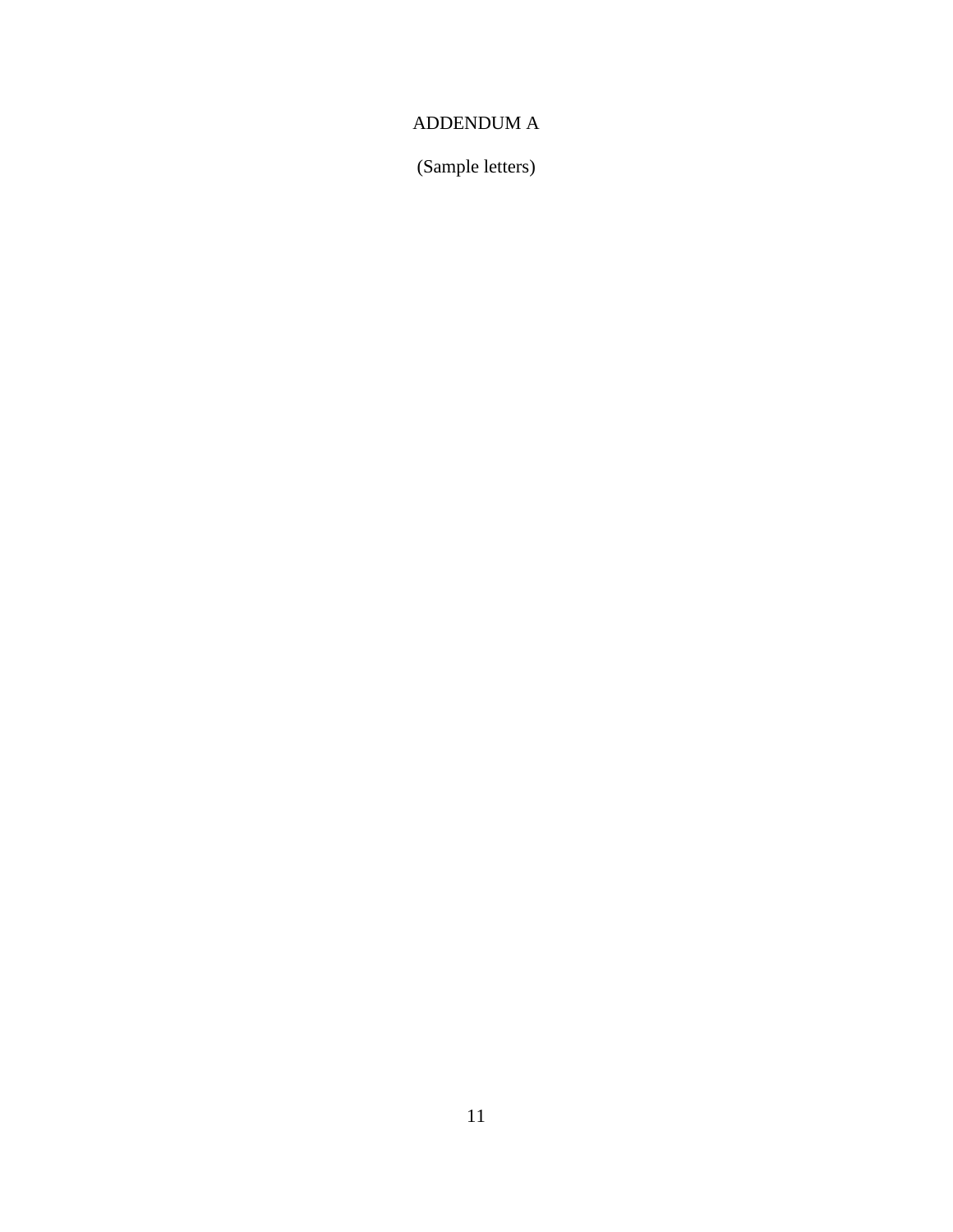CHARLES R. FULBRUGE III TEL. 504-310-7654 CLERK OF COURT 600 S. M AESTRI PLACE

NEW ORLEANS, LA 70130

#### \*DATE\*

\*Name and address of counsel who submitted the transcript order form.

\*Re: USCA No.##-##### (USDC No.#######)

Dear Counsel:

The Judicial Council of the Fifth Circuit requires court reporters to file transcripts within 30 days or suffer a discount penalty. The 30-day discount period expired on \*\*DATE\*\*, and, to date, the court reporter has not filed the transcript. Therefore, your transcript cost will be reduced by 10%.

If the court reporter does not file the transcript by \*\*DATE\*\*, your transcript cost will be reduced by 20%, and you may receive a refund if your deposit was larger than your final bill.

The discount policy is mandatory. The reporter does not have the right to receive full payment and you must not offer to waive the discount fees if the transcript is not produced timely.

Sincerely,

Chief Deputy Clerk

XXX/xxx

cc: \*Opposing Counsel \*Clerk, District Court \*Court Reporter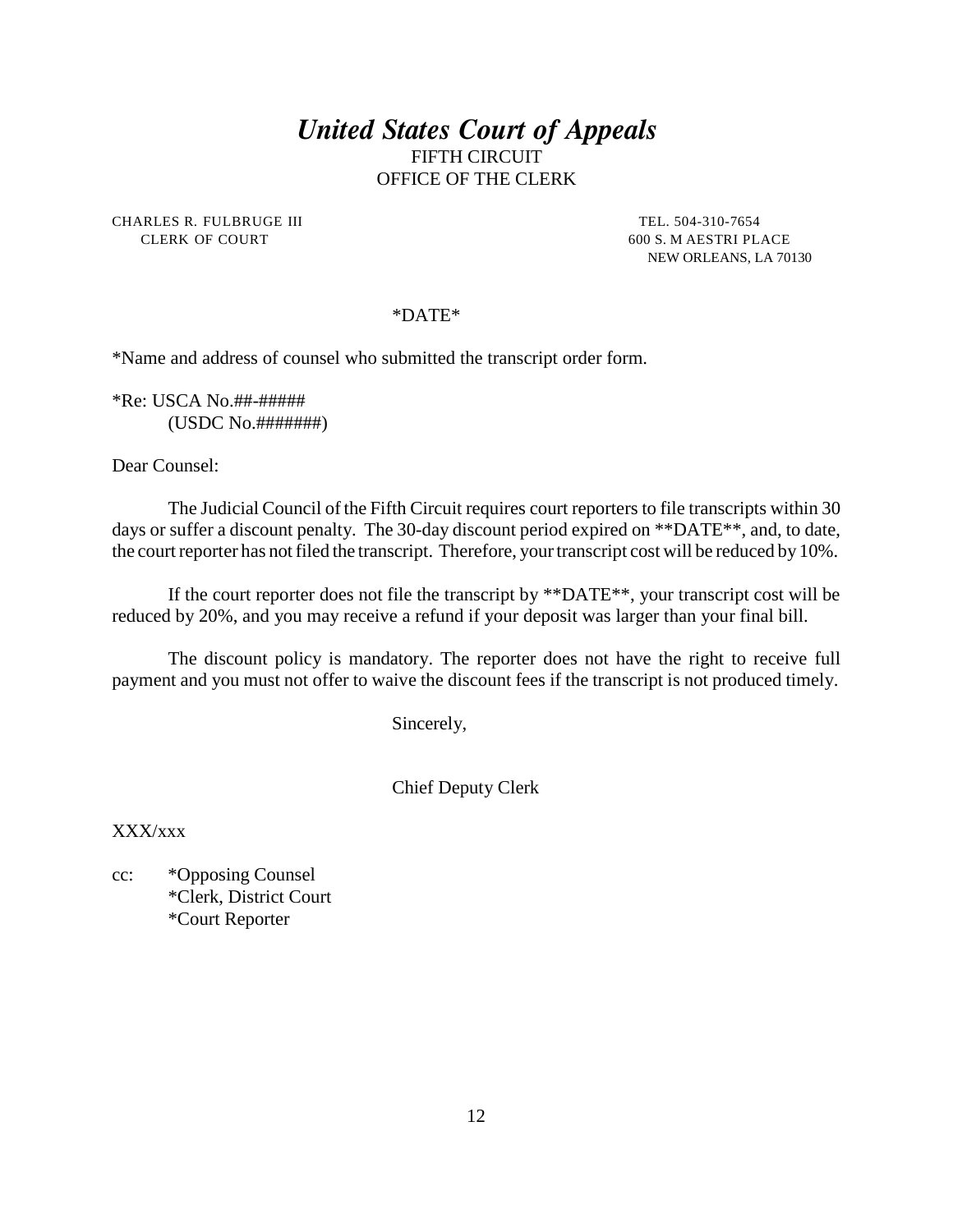CHARLES R. FULBRUGE III TEL. 504-310-7654 CLERK OF COURT 600 S. M AESTRI PLACE

NEW ORLEANS, LA 70130

#### \*DATE\*

\*Name and address of District Court Clerk

\*Re: USCA No.##-##### (USDC No.#######)

Dear <u>\_\_\_\_\_\_\_\_</u>:

The 30-day transcript discount period expired on \*\*DATE\*\*, and to date, the court reporter has not filed the transcript. Therefore, the transcript fee must be discounted by 10%. Additionally, in accordance with the Fifth Circuit practice, if the transcript is not filed by \*\*DATE\*\*, we will implement a 20% discount **without further notice.**

Sincerely,

Chief Deputy Clerk

XXX/xxx

cc: \*Counsel of Record \*Court Reporter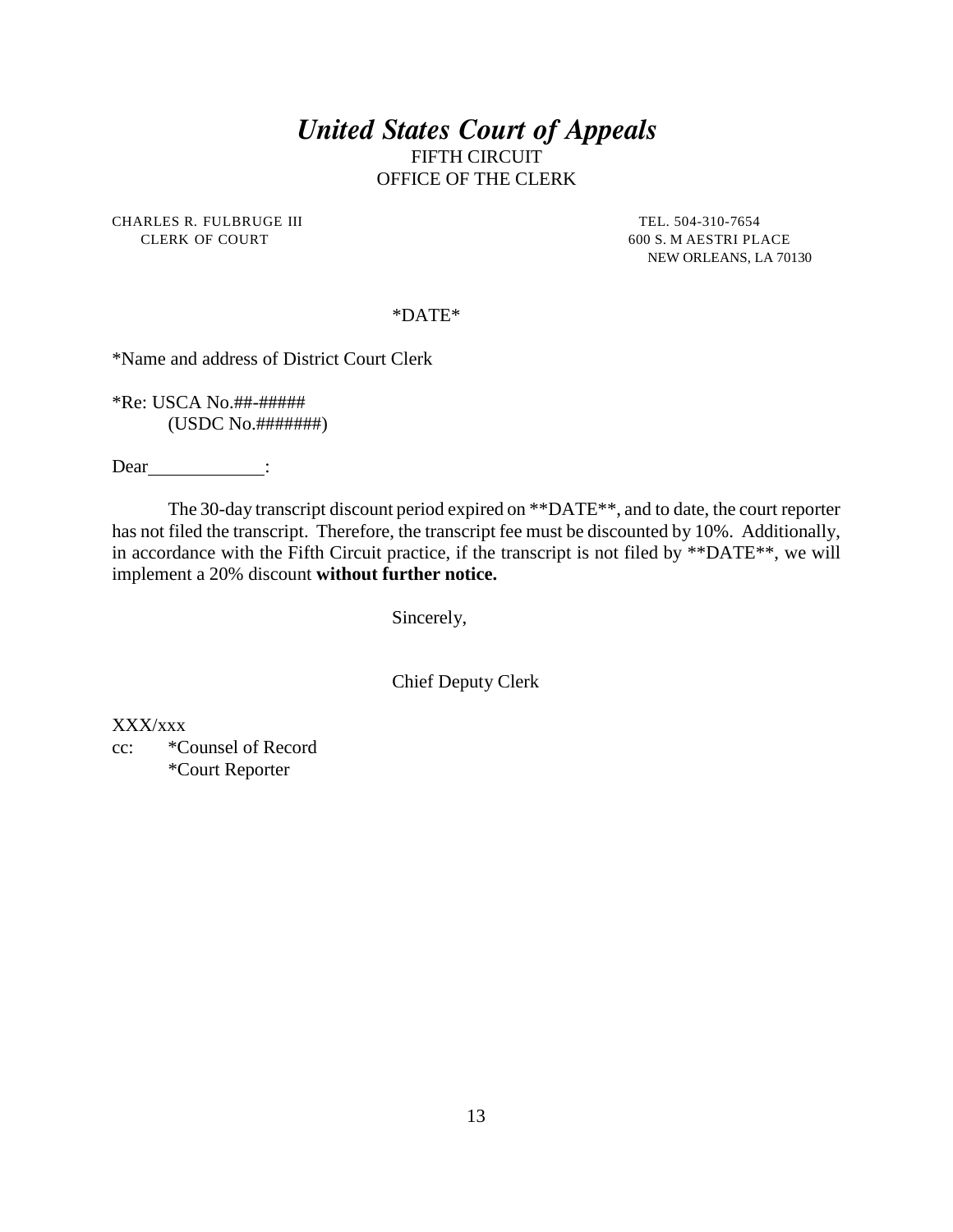CHARLES R. FULBRUGE III TEL. 504-310-7654 CLERK OF COURT 600 S. M AESTRI PLACE

NEW ORLEANS, LA 70130

#### \*DATE\*

\*Name and address of Court Reporter

\*Re: USCA No.##-##### (USDC No.#######)

Dear \_\_\_\_\_\_\_\_\_\_\_\_\_\_\_:

On \*\*DATE\*\*, we advised you that we were implementing the 10% discount on the transcript fee, and if you did not file the transcript by \*\*DATE\*\*, we would applythe 20% discount. These dates have passed, yet you have not filed the transcript.

Accordingly, we ask you to provide a detailed written explanation, or to file the transcript immediately. If you do not complywith this request promptly, we will refer this matter to our court for appropriate action.

Please do not disregard this notice or speculate that no further action will be taken.

Sincerely,

Chief Deputy Clerk

XXX/xxx

cc: \*District Court Judge \*Counsel of Record \*District Court Clerk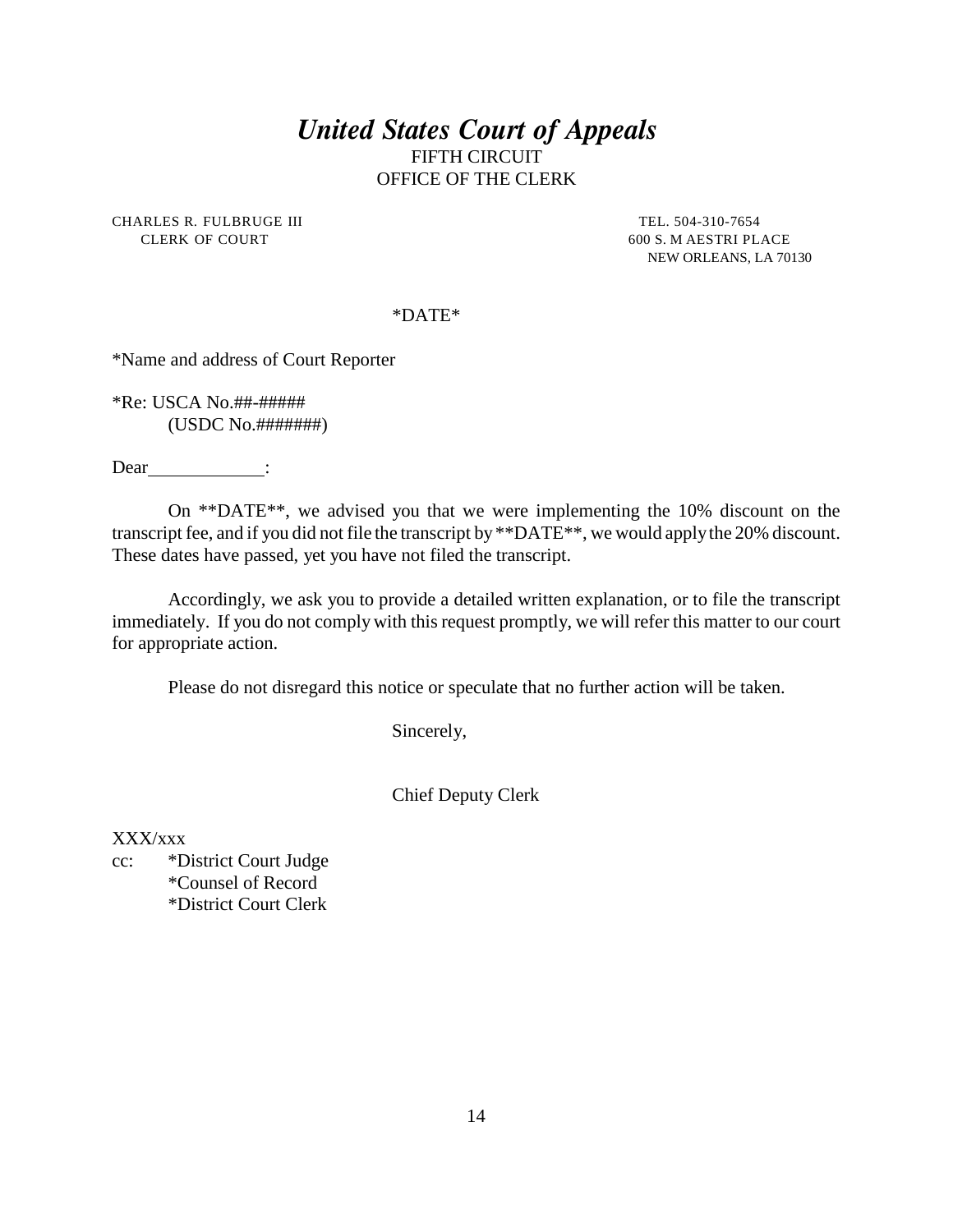CHARLES R. FULBRUGE III TEL. 504-310-7654 CLERK OF COURT 600 S. M AESTRI PLACE

NEW ORLEANS, LA 70130

#### \*DATE\*

\*Name and address of Court Reporter

\*Re: USCA No.##-##### (USDC No.#######)

Dear<br>
<u>:</u>

of this office spoke with you today regarding your delinquency in filing the transcript in this case. According to the transcript order form you signed, the estimated completion date was \_. We wrote you on \_\_, and again on \_\_, attempting prompt completion of the transcript. As of today's date the transcript remains delinquent, but you have verbally indicated you will file it no later than \_\_\_\_\_\_\_\_.

We have copied Judge https://web.ave.org/copied Judge , the Circuit's Clerk's Office Proctor, and the District Judge who heard the case to notify them of your delinquency, as well as your confirmed obligation to produce the completed transcript by the above date.

Sincerely,

#### Chief Deputy Clerk

XXX/xxx

cc: \*Circuit's Clerk's Office Proctor \*District Court Judge \*Counsel of Record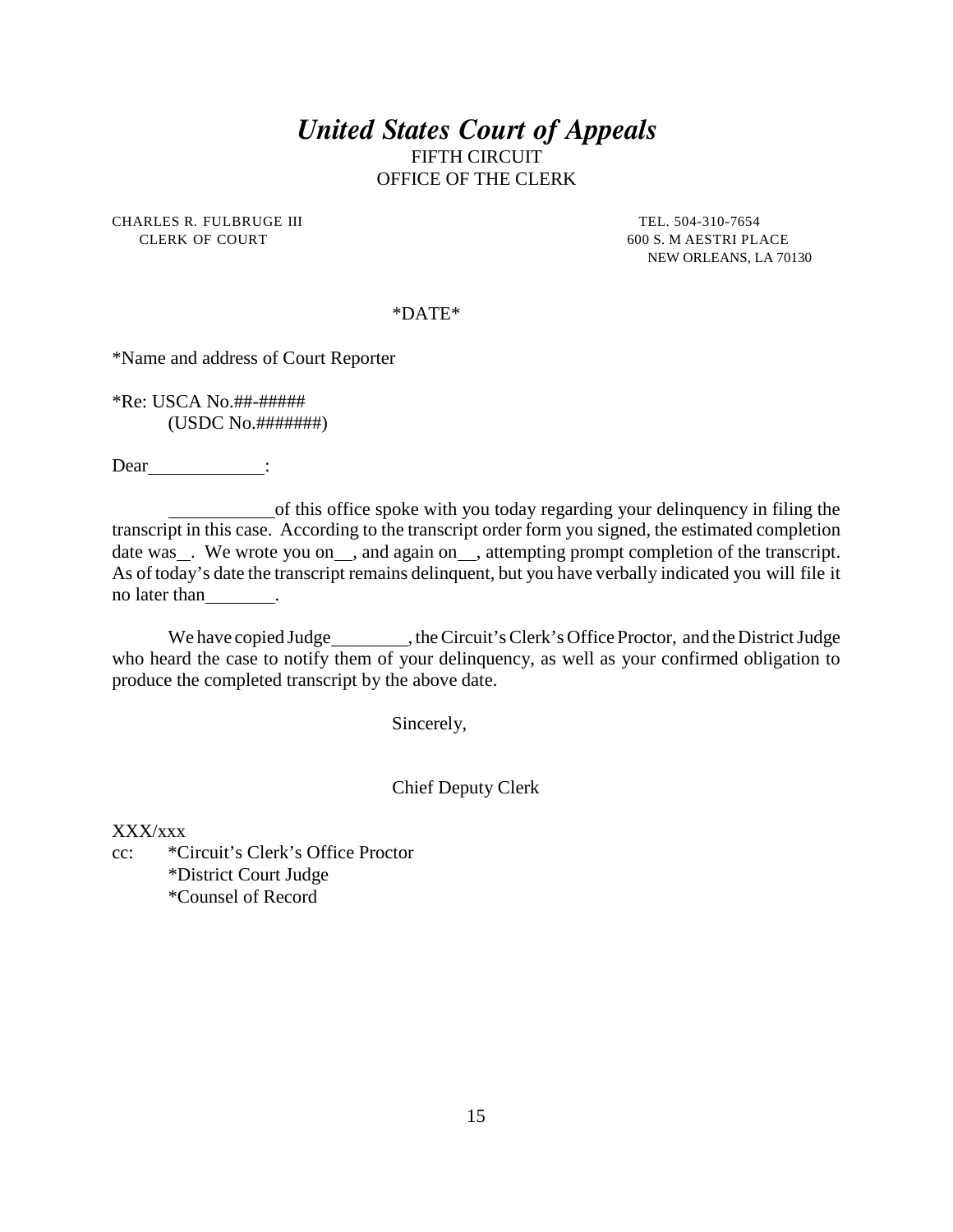ADDENDUM B (**Sample** of Extension Requests)